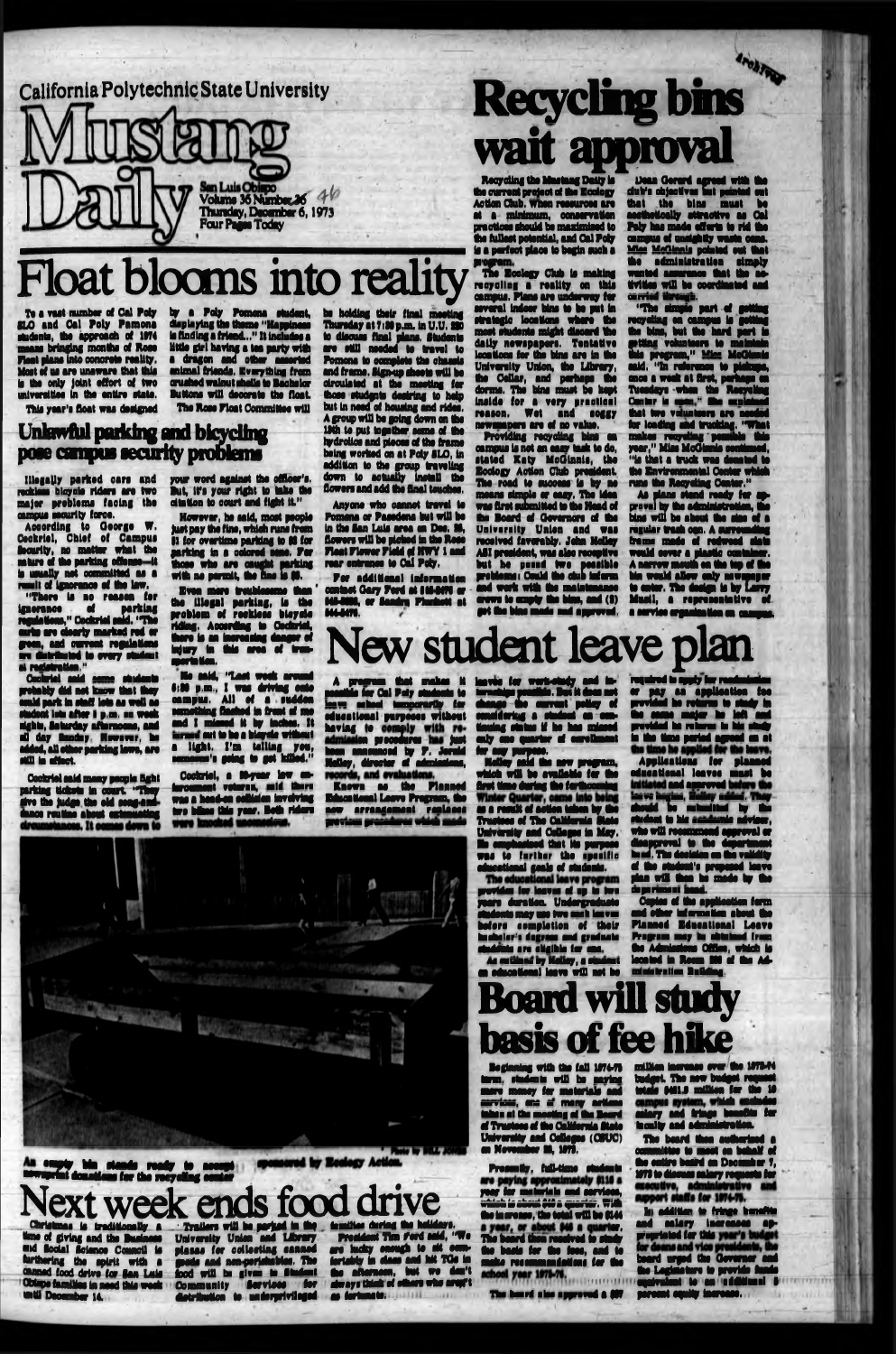**BOOKSTORE**

 $I.$ 

el corral

 $11136$ 

# **New courses offer variety, depth**

A look at how the television, film and print mediums have prooontod varying vlowi of American politics over the years will highlight a pair of pollttoal odonoo oourooa to bo offorod Winter Quarter.

The oourao, under the heading of Pda STMSi American PoUtloa Tkreagk HaOywood POms, will feature eight Hollywood feature produotlona, including "Mr. Smith Oooa to Washington," "Tho Loot Hurrah," and "Um Candidate," among othora. In addition, two documentary fUma from television will bo proaantod Including "Tho Making of tho Proaidont: 1900."

Books written by noted jour. naUata will bo uood to oover tho print world, according to Dr. Hiehard Kranadorf, who will

camp 7

In another Polltloal Idonoo Dept offering, an Invoatlgatlon of United Kingdom affairs will be undertaken, ao wall aa a look at the different aspects of British Ufa. To bo conducted like an Informal seminar by Dr, Jooeph Weather by, the oouree haa no prerequisite requirements. Its title is Pois 470-00.

**S | l « l iae-§** 223 So. Broadway, Santa Maria - 858 Higuera, S.L.i

loach tho oourao.

After tho proaontatloni, mambora of tho political odonoo faculty will alt on a panol for discussion. A large student enrollment is expected for the oourao and a largo room haa boon secured for its meeting time, Tuesday evenings from 7 to 9 p.m.

The energy orisis and its envtronmental affects will be the subject of Engineering 801: Technology in the Mth Century. A three-unit offering that requires junior standing, the course will give Um students the opportunity to look Into electrical and nuclear power and will include a field trip to tho Diablo Canyon plant. The oourao la closed to Idonoe-Math and Engineering-Technology students who wish to take It for credit.

United Nations in Portland, Ore., Physics will combine to teach Humaaltioo BTSi (dance aad Man, to give a personal viaw of acientists and their work. The daaa la to be directed toward both non-ecienoe and Balance majors who wish to see what the science discipline holds for Its members.

A new offering In the Ipeech Communications Dept, will work with Um oonoopt of language, answering such questions as "what la It, how doss It work, what happens whan something goes wrong and how can it be repaired?"

Um daaa will bo used to prepare delegate representatives from this campus for a model

sierradesign alpinedesign and wilne

next spring.

purci AIMER: Adverti MMMIriNii *m* » n ---------- or v.mmtrvial ttniurn la Diuwnia Ira . or the ( \_\_\_\_\_ **«&£\*\*\*\*** a Ml flv\* i lira\* « *wmk* \* ......................................... whool year accept holidays and during the University. Similarly contained the University of the Communications. California Communications. California Communications. California Communications. California and during the vie ia pinistra de la propincia de la propincia de la propincia de la propincia de la propincia de la propincia de MMIMMiiMMMUaMMMtt

> Watching Your BudgotT Have your shoes & leather goods dyed and repaired to look as good as new at **BURNETT'S SHOE**

Conquers every problem in your daily arithmetic. Instantly. Accurataly. Electronically; And, abova all, aaally,

Michael Orth of tho English faculty and David Hafomalatar of woOWOWW



(continued on pago I)

**LEKS IN DECEM** 



SlmW, (dStanlL

Roger Vlneem

**REPAIR** sandals & accessories 994 Monterey St. Right Across Prom Tho Obispo Theater San Luis Obispo

.................



9**a.m.-**5**:**30**p.m. dally** 844-1222

It's built by Texas Instruments-and It adda new precision and confidence to all your personal calculations.

In its own carrying case it fits in purse, briefcase - or just pocket it. And it's completely rechargeable.

The Datamath electronic calculator from Texas Instruments,



ft sale

PRICES CUT UP TO 40%' ON LARGE NO. OF GIFTS DECEMBER 10 thru 21

It always proves you right.

(Hand C) stringers

**EL CORRA** 



### and graduate.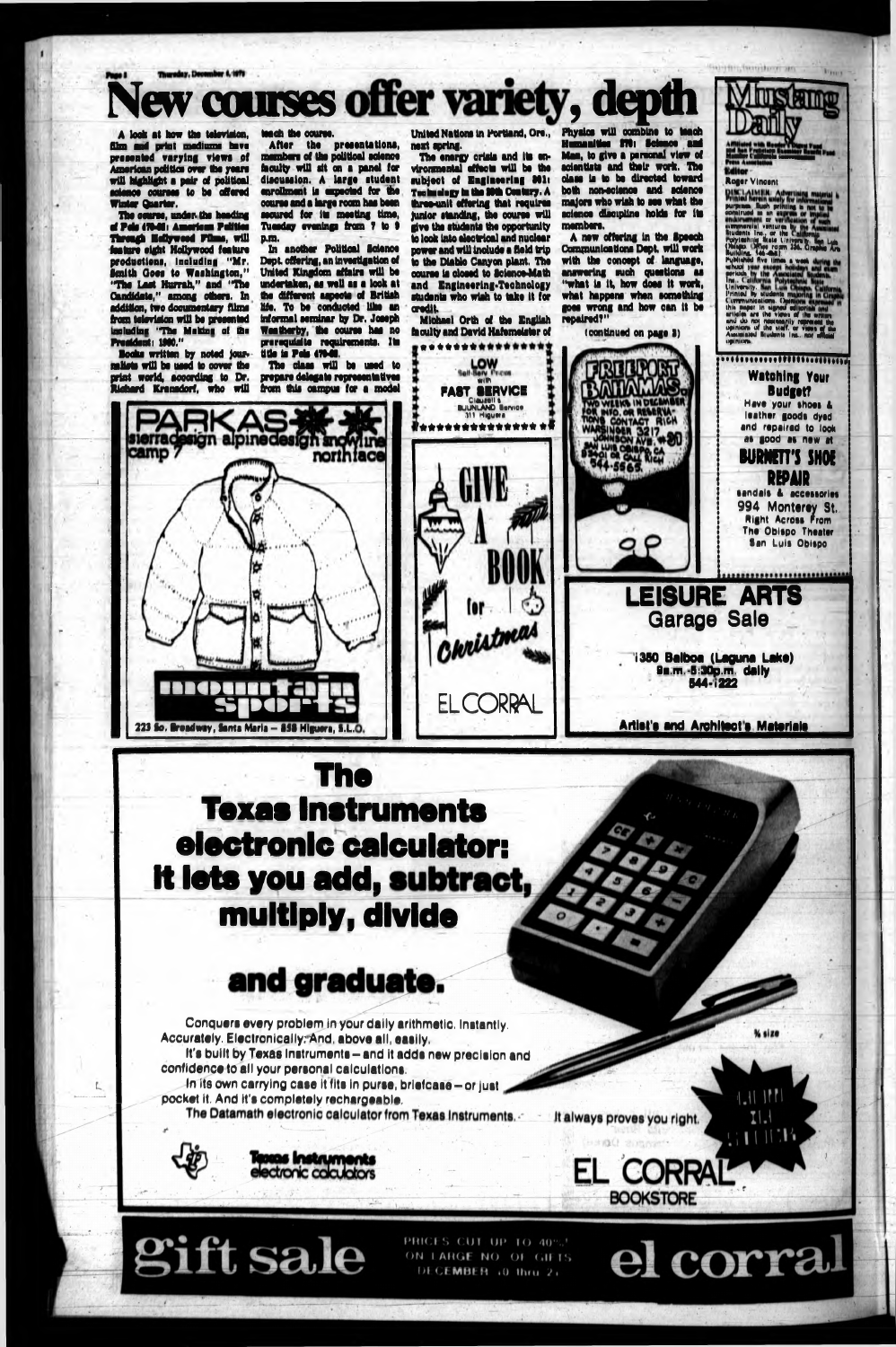# **Malaysians visit**

Two Malaysian oduoators art here observing student personnel practices.

Basir and Mrs. Zahari are taking a three weak tour of

Ahmed Badri Mohammad Basir, the registrar, and Mre. Aalaah Binto Zaharl, buaar (financial officer) for the National Institute of Technology, Malayala, ara atudylng raoord keeping, avaluatlona, and Mholarahlp dlaburaamant aa practiced at Cal Poly.

educational institutions in the United States. Other sche tops are: Los Angeles, Calif., Baton Rouge, La.; and Dallas, Tax,

The school In Malayala haa fust been granted university status. **Educators there are interested in** learning the techniques administrators at Cal Poly used when converting to a university. The current enrollment at the National Iadtuta of Technology Is 1,227. It is expected to grow to 1,200 by 1982.

Buy Mustang **Classifieds 546-4683**

The U.S. visit for the two Malaysians was sponsored by the Aslan foundation of Ian Pran\* daoo.

The course, under the title of 8peech 818: Development at %aech and Language, will be a four-unit offering to meet Mondays from Tie I pm . Taught by Mrs, Joyce Wright, It will oover learning theory, communication disorders, linguistics and human behavior.

The Speech Communications will also offer a new, throe-  $\,$ 

The Sierra Club will sponsor a day hike, Saturday, Dec. I, at Montana da Ore State Park. Loader David Dunoan said that the moderate five mile hike will lead through some interesting parts of the park. He added that bad weather oould force tha hike to ha cancelled.

Day hike plann

#### **Winter courses offer variety...**

(continued from page I)

**NCW RBMTNO WINTER QUARTER rrlvsls itnQid and doublt room\* Van\*!/ •I maai plana to chooaa Iran fraa bua Mfviea to and tram aehool.** Tropioanna Village SON, Broad 543, 2300

*•the aw who heard little children were wxnxwd to deep tiefti (thuti why* **she** drank a *fifth* vodku one night).

All Kitkling Aside-IT WAS A COOD TIME

 $\epsilon$ ill'-iill'-iill'-iille-iille-iille-iill

(Okays should meet on Dso. I at • am . at Montana do Oro State Park Hondouarters. They should bring lunch, water, camera, and

.hare, right In your own home, make an out- . door wonder of plants and flowers and treat - a garden as modest or as grand as you wish it to be, En)oy It. Talk to all the friends who grow In It. In their own charming way your Indoor plants freshen tha air. help silence unwelcome sounds, create your own decor no artist could match.<br>Our living Christmas Trees are beautiful! Put one in your hame.<br>Vielt our now plant boulique expanding to serve you becar.

Your garden indoors. Nature's gift. We'll help you do something about it.



binoculars. The Wiving distance *tm* Ian Luis Obfapo via Lea Oaos Valley Road and Pocho Valley Road is II miles.

ram i <mark>Pag</mark>o

fo r further Information oaU David at 4MMM or John Austin, **MI-MU,\_\_\_\_\_\_\_\_\_\_\_,,**



According to Nlelaen, the oourao will oover "techniqueo for Identification and correction of communication problems within and among ethnic groups."



a. I.

**SPata** Christie

Kais Stylia

*Wm* **1.60 OPIN 6:30 THRU BIO HITS THE YOUNG NURSES THUSE FEATURES RATED (R) "FLY Ml" "THE HOT BOX"** LEAVE DEC METURN JA **ton into qnnmavAiioNi MAN WIS ON WATER** W 401 OR CALL RICH AT / \544.5565 M W

### **TO THE BLONDE IN THE BLEACHERS:**



#### **Hear-Yel-Hear Yel** THE FAMILY FUN FAIR **la finally opanl Pun for the whole family! FOOSBALL • AIR HOCKEY TV TENNI8 ...and othar gamaa ot all typaa Comar el Poothlll a Santa Rom** (Between Speedy Burger & Campus Donut)

*Don't worry Santlw we know It wan t be law before you'er tn the moo***rf.** *Cod hrowt we've tried* **•** *Loot O Kimet Eeoufwea from Bovkih land who Hoed to tell about* **if.**

> Ofum'i Cal Poty otudsnt pmptoyer

el corral



PRICES CUT UP 10 40%! ON LARGE NO. OF  $GHL$  $101$  C l M ii l  $1$   $10$  thru  $2 +$